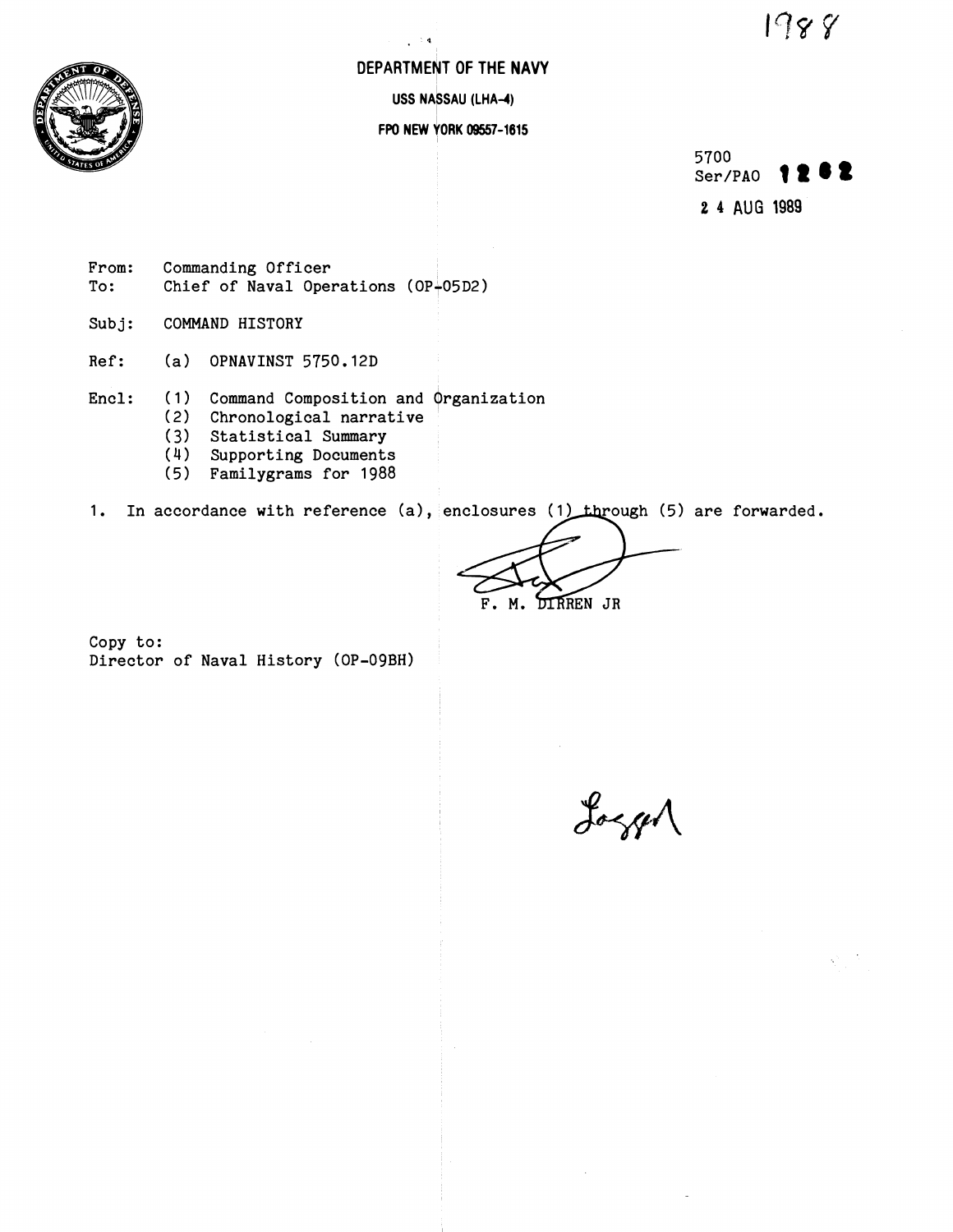#### Command Mission, Composition & Organization

1. MISSION. The mission of the LHA is to embark, deploy and land elements of a Marine landing force in an assault by helicopters, landing craft, amphibious vehicles or by a combination of these methods; thus possessing the capabilities of the LPH, LSD, LPD and LKA classes of ships. The LHA can operate independently or in conjunction with other units conducting heliborne and surface amphibious operations. The TARAWA class multipurpose amphibious assault ship was designed to maintain "tactical integrity" or to get a balanced force to the same point at the same time. The USS NASSAU can carry a complete Marine Battalion Landing Team (approximately 1800 men) along with the supplies and equipment needed in an assault, plus the vehicles to land them ashore either by helicopter and/or by small amphibious craft. Furthermore, NASSAU is capable of operating the Marine Corps AV-8B vertical take-off and landing jet for close-air support of **gn** amphibious assault.

2. COMPOSITION & ORGANIZATION. The USS NASSAU is a unit of Commander, Naval Surface Force, Atlantic, and is commanded by Captain Robert P. Lucas, USN. The NASSAU's immediate seniors in<br>the chain of command are Commander, Amphibious Squadron Twelve<br>and Commander, Amphibious Group TWO. The NASSAU's internal<br>organization is composed of twelve d the chain of command are Commander, Amphibious Squadron Twelve and Commander, Amphibious Group TWO. The NASSAU's internal<br>organization is composed of twelve departments with their subordinate divisions as listed below:

#### EXECUTIVE DIVISION/SPECIAL ASSISTANTS

Admin Office Personnel Office Captain's Office Public Affairs Office Chaplain's Office 3-M Coordinator Legal Office Post Office Print Shop Security Safety Officer Career Counselor Combat Cargo Assistant

#### AIRCRAFT INTERMEDIATE MAINTENANCE DEPARTMENT

IM-1 Maintenance Admin IM-2 Aircraft IM-3 Avionics IM-4 Support Equipment

#### AIR DEPARTMENT

V-1 Flight Deck/Crash & Salvage V-3 Hangar Deck V-4 Aviation Fuels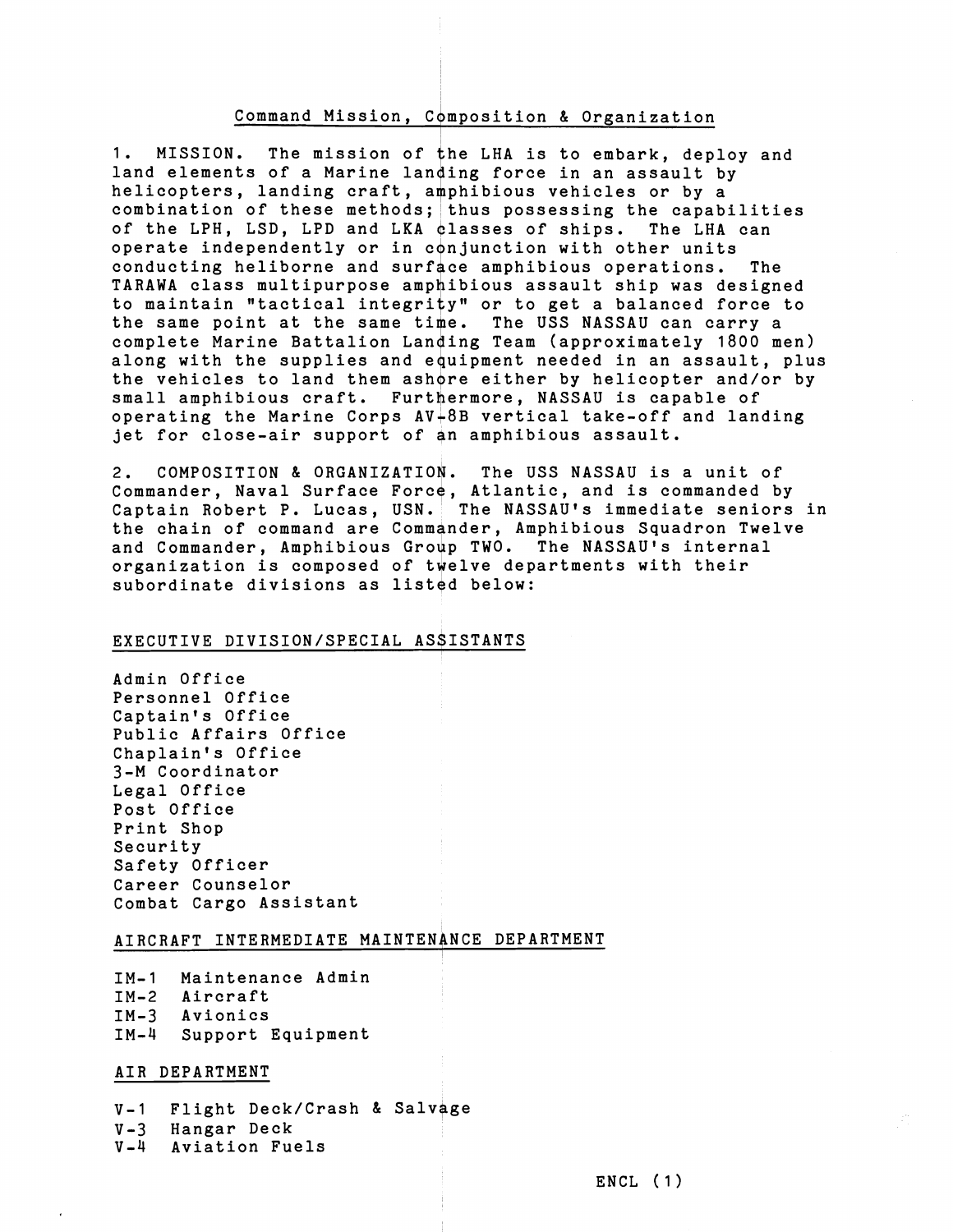## COMBAT SYSTEMS DEPARTMENT

CA Ordnance CD Data Systems Maintenance CE Electronics CF Fire Control CI Combat Information Center CO Gunnery CW Electronic Warfare

## COMMUNICATIONS DEPARTMENT

CR Radio CS Signals NLFS Nucleus Landing Force Staff (Marines)

## DECK DEPARTMENT

First Division Second Division Third Division

## ENGINEERING DEPARTMENT

A Auxiliaries AS Assault E Electrical MP-1 Main Propulsion I MP-2 Main Propulsion I1 R Repair

## MEDICAL DEPARTMENT H Hospital

DENTAL DEPARTMENT

NAVIGATION DEPARTMENT

#### OPERATIONS DEPARTMENT

OA Aerography OC Helicopter Direction Center OP Photography OZ Intelligence

#### SUPPLY DEPARTMENT

S-1 Stores S-2 Food Services S-3 Sales and Services S-4 Disbursing S-5 Wardroom S-6 Aviation Supply S-7 Data Processing S-8 Stock Control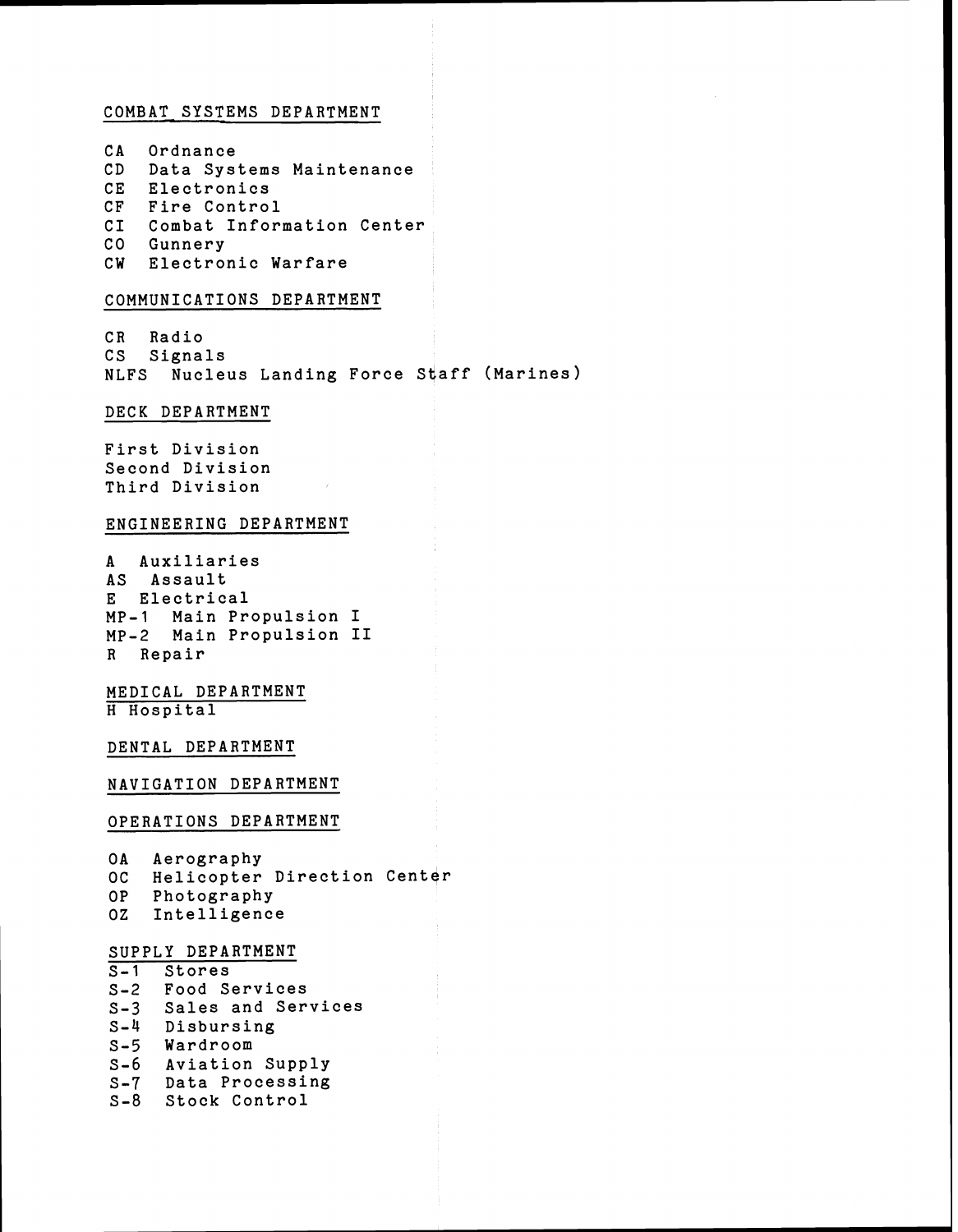#### USS **NASSAU** (LHA 4) COMMAND HISTORY FOR CALENDAR YEAR (CY) 1988

USS NASSAU (LHA 4) began 1988 fin'shing up a Christmas holiday port visit at Palma de Majorca, Spain, and was underway for Haifa, Israel, early on the morning of January 4th. The details of training conducted during the transit to Haifa is covered in detail in appendix A of enclosure  $(4)$  (OPREP FIVE DTG 112043Z JAN 88). NASSAU arrived at Haifa on the morning of 09 January and commenced an 18-day port visit and restricted availability. Highlights of the port stay included tours offered through the ship's Chaplain's Office to almost every c visit and restricted availability. Highlights of the port stay included tours offered through the ship's Chaplain's Office to almost every corner of the tiny country while, at the same time, coordinating the donation of thousands of pounds of Project Handclasp materials to a local home for the elderly and doing repair work on three local orphanages.

NASSAU was also visited by a virtdal stream of local VIPs and dignitaries. Among the local elected officials and business leaders, NASSAU was also visited by the Hon. Thomas Pickering, U.S. Ambassgdor to Israel, who was accompanied by his defense and naval attaches. The ship also hosted a very successful "open house" for the workers at the shipyards and their families. In the three days she was open for visiting, NASSAU hosted more than 8,000 Israeli visitors.

Other treats for the crew featured a DOD/USO show "Dorothy Doer and Doubletalk," a lively rock band from Salt Lake City which performed in the ship's hangar bay. Another hangar bay show featured the local touring troupe "Kiryat Motzkin," which featured dancers aged  $18-25$  who dazzled the crew with folk dancing representing the diverse background of Israel. The dances performed were indicative of those seen throughout Eastern Europe, North Africa and other regions.

NASSAU closed out the month of January as she set sail 27 January for Marseilles, France.

Immediately upon her arrival in Marseilles, NASSAU was again thrust into the limelight of national media attention as a request was granted to film a reunion of NASSAU crewmember DP3 Danny Brennenstuhl and an orphan boy who were profiled in a Thanksgiving, 1987, "Today" show. Appendixes B (USS NASSAU 041630Z FEB 88), C (TAG LINCOLN NE 261500Z FEB 88 "PERSONAL FOR") and D (USS NASSAU 261335Z FEB 88) of enclosure (4) detail the visit and the resulting media attention.

Again, NASSAU was the centerpiece for VIP visits and group touring. VIPs included MGen.(Sel) M.P. Sullivan, USMC, Commanding General, 2nd Marine Air Wing on Included Moen. (Sel) M.F. Sullivan, OSMC, Commanding deneral, 2nd Marine All Wing<br>22 Feb., and Captain Oliveira Monteiro, Portuguese Navy, Commander (Portuguese)<br>Marine Corps on 29 Feb. Group tours included the Marseilles Marine Corps on 29 Feb. Group tours included the Marseilles Police department and<br>Fire Brigade and the Marseilles General Council.

The month of February also held extreme highs and lows. The regrettable loss of an embarked Marine in a training acbident marked a distinct ebb in the usually energetic NASSAU crew. But a high point was also achieved with the visit of Archbishop Justin A. Rigali, Papal Military Representative and Director of the MARG . Vatican Academy for Diplomatics, who visited NASSAU on 14 February to conduct the Sacrament of Confirmation for 12 Navy and Marine Corps personnel assigned to the

From the 22nd to the 26th of February, NASSAU transited from Marseilles to Lisbon, Portugal. The training conducted during this brief transit is described in detail in appendix E of enclosure (4) (CTF SIX ONE 1909102 FEB 88). On the morning of 27 February, NASSAU arrived at Lisbon, Portugal, to conduct a seven-day liberty port visit.

On the morning of 6 March, Portuguese "Fuzileros" (Marines) were embarked and NASSAU got underway to participate in exercise "GALERA '88," an annual NATO exercise at Medonheira, Portugal. A VIP visitor onboard at the time was LtGen Cook, USMC, FMFLANT.

**Enclosure (2)**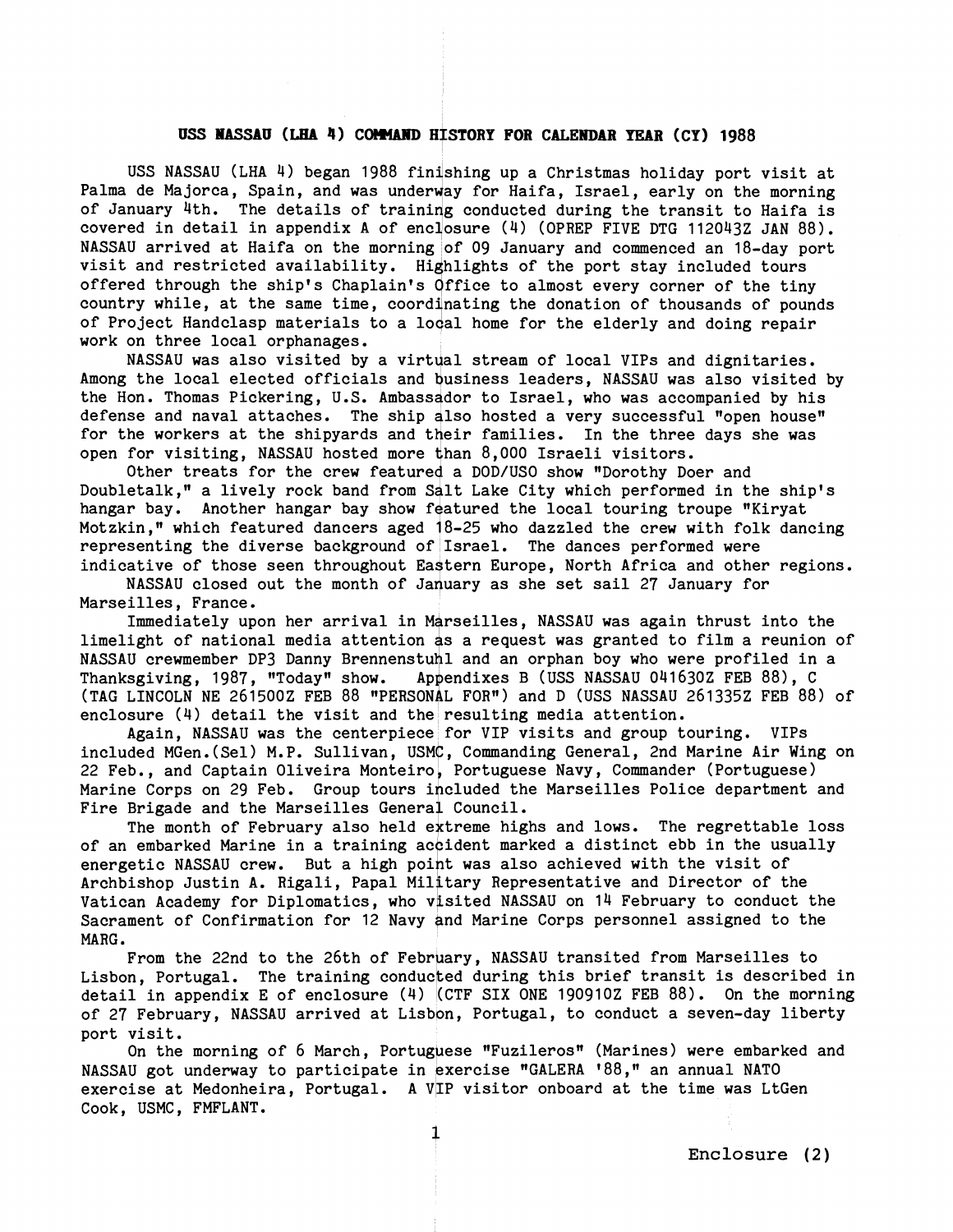Upon completion of GALERA, NASSAU disembarked her "Fuzileiros" and weighed anchor for Rota, Spain, for a five-day washdown/turnover and embarked an Operational Propulsion Plant Examination (OPPE) Team for the transit back across the Atlantic. On 17 March, St. Patrick's Day, USS NASSAU got underway from Rota. "outchopped" and headed home. On 17 March, NASSAU made landfall at Morehead City, N.C., and began disembarking her Marines. The next day, busloads of "Tiger Cruise" participants embarked and NASSAU headed north again, arriving at Pier 7, Norfolk Operating Base, early the morning of 29 March.

To summarize NASSAU'S performance during and after the deployment, appendixes F(CPR TWO 271150Z MAR 88)and G(TWO TWO MEU SOC 210832Z MAR 88)of enclosure(4) amplify.

The month of April was spent in a leave and upkeep status, with many of NASSAU's crewmembers spending time at home renewing ties with friends and families. On 22 April, a special VIP delegation of medical dignitaries from the People's Republic of China visited NASSAU and were given a complete tour of her extensive medical facilities. A list of Chinese dignitaries is included in appendix F of enclosure (4). On 30 April, another group of VIPs, this time a group of senior officer students from the U.S. Army War College, visited NASSAU and were given a complete tour.

The months of May and June were spent conducting training periods for Midshipman Training and Active Duty for Training (ACDUTRA) for NASSAU's reserve detachment. And, as INSURV preparations began, training was also conducted with the U.S. Army as Army "Blackhawks" and "Apaches" gained daylight qualifications in flight deck landings. From 20-24 June, NASSAU was visited by the Board of Inspection and Survey (INSURV) and passed with flying colors. And NASSAU went into the month of July (from 27 June until 17 July) in a post-INSURV IMAV.

The months of July and August were spent largely pierside, with VIP visits conducted by the Budget Analyst for the House Budget Committee for a military orientation on 20 July, a visit from VAdm. Jospeh S. Donne11 111, USN, COMNAVSURFLANT on 20 July and professidnal staff members of the House Armed Services Committee on 16 August. Also on 16 August, a pre-sail conference was held for "TEAMWORK 88." Over the weekend of 20-21 August, NASSAU held open ship visiting and on the morning of August 25 set sail for the North Atlantic.

August 25, 1988 was a cool and foggy day in Norfolk, Va., as NASSAU and several other amphibious ships of Amphibious Group TWO were making last minute preparations before getting underway. Two years of planning and preparation had gone into this event. Soon "Teamwork 48" would begin. After a brief delay due to heavy fog, the amphibious task force wds underway for Morehead City, N.C.

NASSAU, as flagship for RAdm. Dav'd M. Bennett, USN, Commander Amphibious Strike Force and BGen John J. Sheehan, USMC, Commander, 4th Marine Expeditionary Brigade (4th MEB), paused briefly at Lynnhaven anchorage to embark the units of Assault Craft Unit TWO, Det E, and Beachmaster Unit TWO, Det E, before heading south to Morehead City to embark her Marines.<br>The following day, Marines embarked at Morehead City including Ground Combat e Force and BGen John J. Sheehan, USMC, Commander, 4th Marine Expeditionary<br>de (4th MEB), paused briefly at Lynnhaven anchorage to embark the units of<br>lt Craft Unit TWO, Det E, and Beachmaster Unit TWO, Det E, before headi

Element (GCE), Regimental Landing Team EIGHT, Combat Service Support Element (CSSE), Brigade Service Support Group FOUR from Camp Lejeune, N.C., and the Air Combat Element (ACE) Marine Air Group 14 from Cherry Point, N.C. and Beaufort, S.C. It was long day's work as LCU's from ACU-2 shuttled back and forth and Marines seemed to be everywhere carrying green "cruiseboxes" throughout the ship.

With the onload complete, some very realistic training was obtained as the ships of the amphibious task force, USS INCHON (LPH 12), USS SAGINAW (LST 1188), USS PORTLAND (LSD 37), USS NEWPORT (LST 1179) and USS BOULDER (LST 1190) commenced to "break out" of a blockaded and mined port and channel. The "break out" was successful and set an early standard for performance in "Teamwork 88."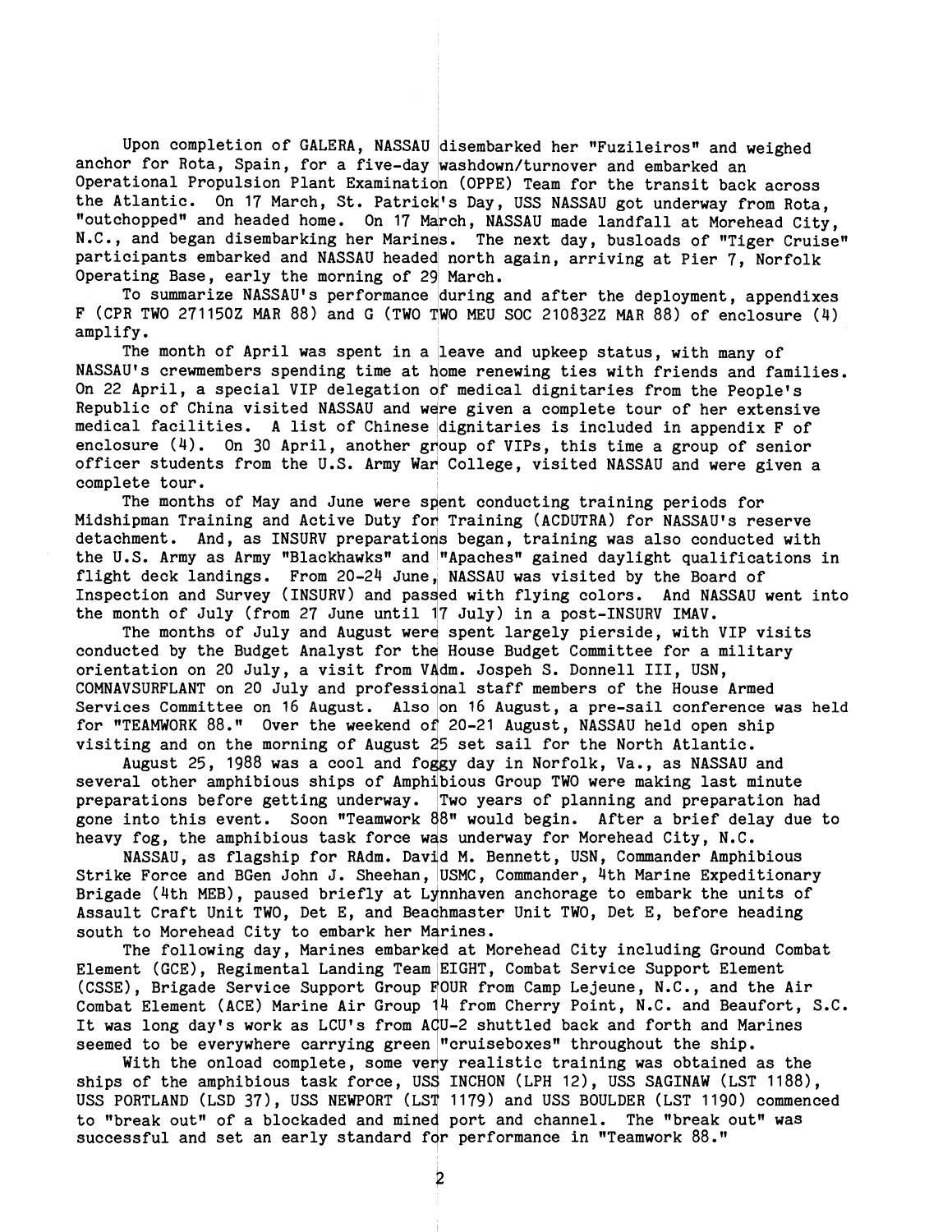Several nights later, NASSAU joined up with ships of the mobile logistics force and several Canadian ships, making the first contact with NATO (North Atlantic Treaty Organization) navy. When assembled, more than 150 ships from nine NATO nations, comprising more than  $45,000$  servicemembers, would make up the participants in "Teamwork 88." Almost all of the seaborne assets in the exercise were involved in the complex tactical training which was carried out throughout the transatlantic crossing.

One of the main objectives in the first phase of the exercise was the integration of two carrier groups based around the carriers USS THEODORE ROOSEVELT (CVN 71) and USS FORRESTAL (CV 59), which joined the task force from a Mediterranean deployment, and to practice emergency defensive measures of an amphibious task force while transiting the North Atlantic. All elements of an opposed crossing were simulated as realistically as possible.

During the crossing, NASSAU conducted 7 UNREPS (underway replenishments) recieving fuel and supplies from USS SAVANNAH (AOR 4) and USS DETROIT (AOE 4). NASSAU then assumed the role of replenishment ship when she refueled the USS FARRAGUT (DDG 37) and USS BOULDER, who were in company. Sometimes the weather was clear and glorious; other times it was cold, wet and drizzly, but throughout each evolution a consistent level of profes ional performance was displayed and a great deal of training in all phases of the procedure was obtained.

As NASSAU and the rest of the task group near the "gap" between Iceland and Great Britain, heavy fog set in. To avoid detection by opposing forces, NASSAU was in an emmission control condition to limit the ability of the "enemy" to locate her. But this also offset the ship's dbility to use radar to cut through the dense fog. Fortunately, with professional watchstanding and a bit of luck, the fog soon lifted and NASSAU approached the majestlic fjords of Norway.

On the 11th of September, the amphibious task force arrived at Bode, Norway, for a rehearsal which would flex the assets to be brought into play during the assault north of the Arctic Circle. The rehearsal went smoothly and all of the ships of the tast force began preparations for the final leg of the trip to the expect the control of the trip to the assault area.

On the night of the Ilth, however, tragedy struck as an LST in the group ran aground on a shoal in one of the narrow fjords. NASSAU moved in close to lend assistance and soon took on a majority of the Marines and equipment of the disabled vessel. As a result of this unfortunate incident, NASSAU steamed horth to her objective loaded not only with a full assault force, but also tasked with accomplishing the mission of a tank landing ship. "The Ship That Does It All" was about to do more than it bargained for.

As NASSAU headed north and approadhed the Arctic Circle, preparations were made to indoctrinate the sailors and Marines into the time-honored "Bluenose" fraternity. A feast of blue-tinted foods ranging from blue gravy over blue mashed potatoes and blue macaroni salad was served and rumors of running circles on the flight deck in one's underwear went around the mess deck faster than most meals. But in the end, the ceremony consisted of mustering the most junior Navy and Marine officers on the ship's forecastle and, after their noses were painted an appropriate shade of blue, instructing them in the proper procedures for painting the ship's "bullnose" a bright blue. And at  $1634$  on September 14 at 66 degrees north latitude and 009 degrees longitude, each member of the Navy & Marine Corps team aboard NASSAU became trusty Bluenoses.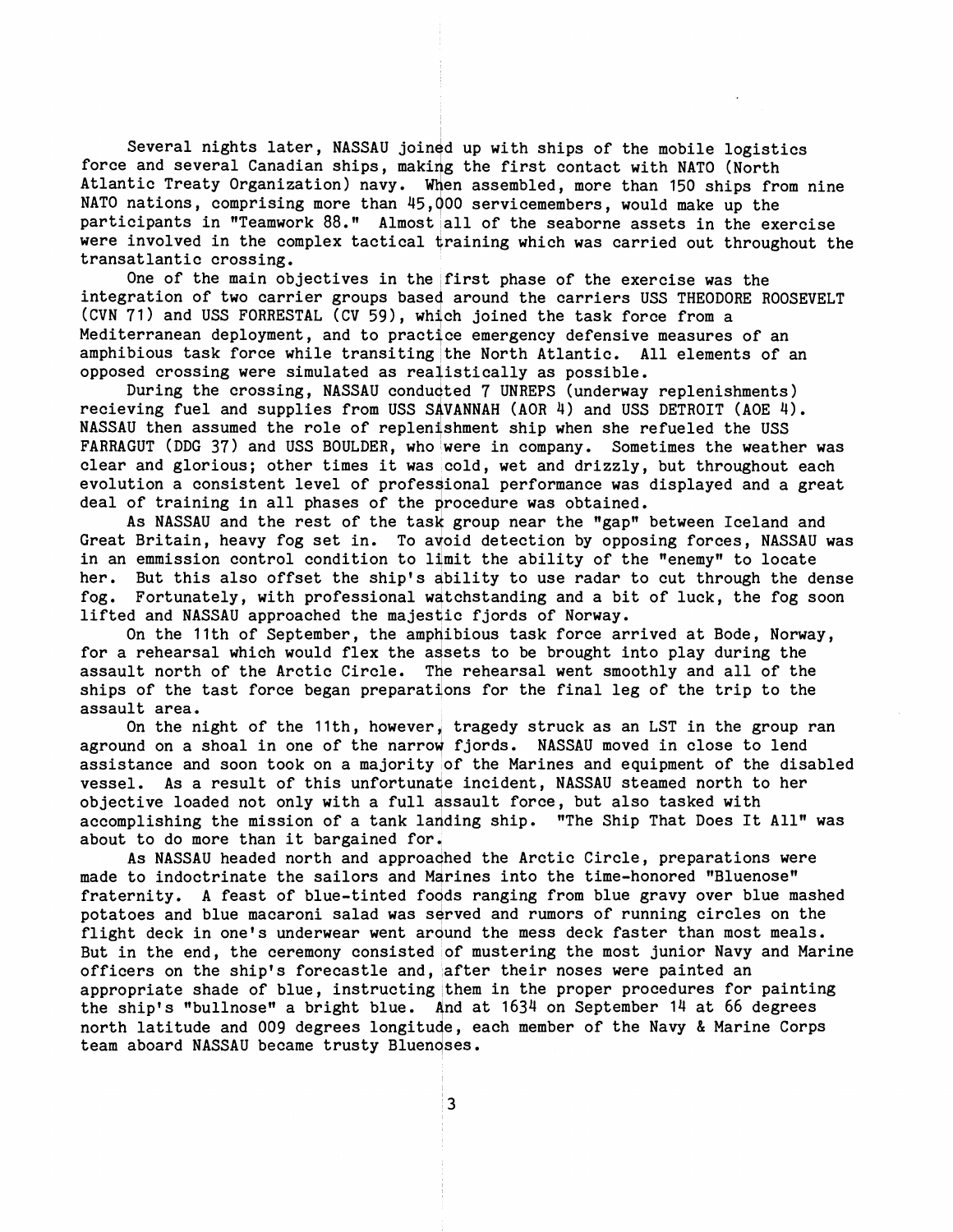When NASSAU arrived at Vestfjord, she was confronted with the unique task of an anchorage in the seemingly bottomless Norwegian waterway. Soon, what amounted to a submerged mountaintop was located and a precision anchorage was carried out. Next, a quick rehearsal of our "adopted" Marine units was flawlessly executed. Now Nassau and her Marines were ready for the assault. The morning of 16 September was cold, windy and miserable; perfect weather for an amphibious assault. Though delayed by 45 minutes, the landing went without a hitch and the Marines of Marine Striking Force were on the job. For the next five days, NATO forces fought a "war" in Norway.

The landing was witnessed by thirty-plus members of the international press, who later ventured out to NASSAU for a press conference. Among them was Mr. Terry Zahn of WAVY-TV 10 in Norfolk, Va., who spent the day with us filming a special series on "Teamwork."

Distinguished visitors and assorted VIPs were almost commonplace onboard NASSAU during the next week. Some of our guests included the Commandant of the Marine Corps, General Al Grey, USMC, Commander Carrier Group SIX, RAdm. "Snuffy" Smith, USN, the Commanders of the combined United Kingdom/Netherlands Landing Force and Amphibious Group, Brigadier Andrew Whitehead and Commodore Brian Turner; the Chief of Defense, Norway, General Vigleik; and the Secretary General of NATO, Doctor Manfrad Weirner.

After a successful but physically demanding exercise ashore was carried out ahead of schedule across the board, the Marines of 4th MEB staged their equipment and vehicles at Bjervik, Norway, for a quick washdown and inspection before being loaded back aboard NASSAU. Once this complex evolution was complete, the sailors and Marines of NASSAU were on their way to the historic port of Hamburg, West Germany.

Hamburg, West Germany, is located approximately 80 miles inland on the banks of the Elbe River. The approaches to the city for a ship the size of NASSAU made for a very challenging sea detail on our way in and out, but the liberty opportunities in this friendly port city more than offset the difficulties encountered. The spectacular arrival, complete with tugboats spraying plumes of water, banners on the pier and welcoming crowds was heartening. This beautiful city will celebrate its 800th birthday in 1990 and provided NASSAU sailors and Marines a glimpse of both the very old and very modern during the four-day stay. During our stay, sailors and Marines attended luncheons and receptions, acted a tour guides during open ship visiting (over 8,500 German visited NASSAU during the two days we were open for visiting!) and took advantage of the tours coordinated by the ship.

Many crewmembers enjoyed harbor cruises, sightseeing along the East-West border or visiting former concentration camps. In all, the people of Hamburg welcomed the ship and its sailors and Marines warmly.

As the ship cast off lines on the morning of the 2nd of October, the banks of the Elbe was crowded with the thousands of waving Germans who had come down to the waterfront to see NASSAU off. The send-off was complete with a brass band playing West German and American national anthems. It was one of the most spectacular send-offs ever witnessed by many in the crew or with the embarked Marines.

But our departure from Hamburg did not signal the end of the deployment. The "War at Sea" experienced during our transit over was re-enacted on the return trip, with additional training gained. Additionally, severe weather was experienced only days out of Hamburg, giving the "sea legs" of many a sailors and Marine a true workout.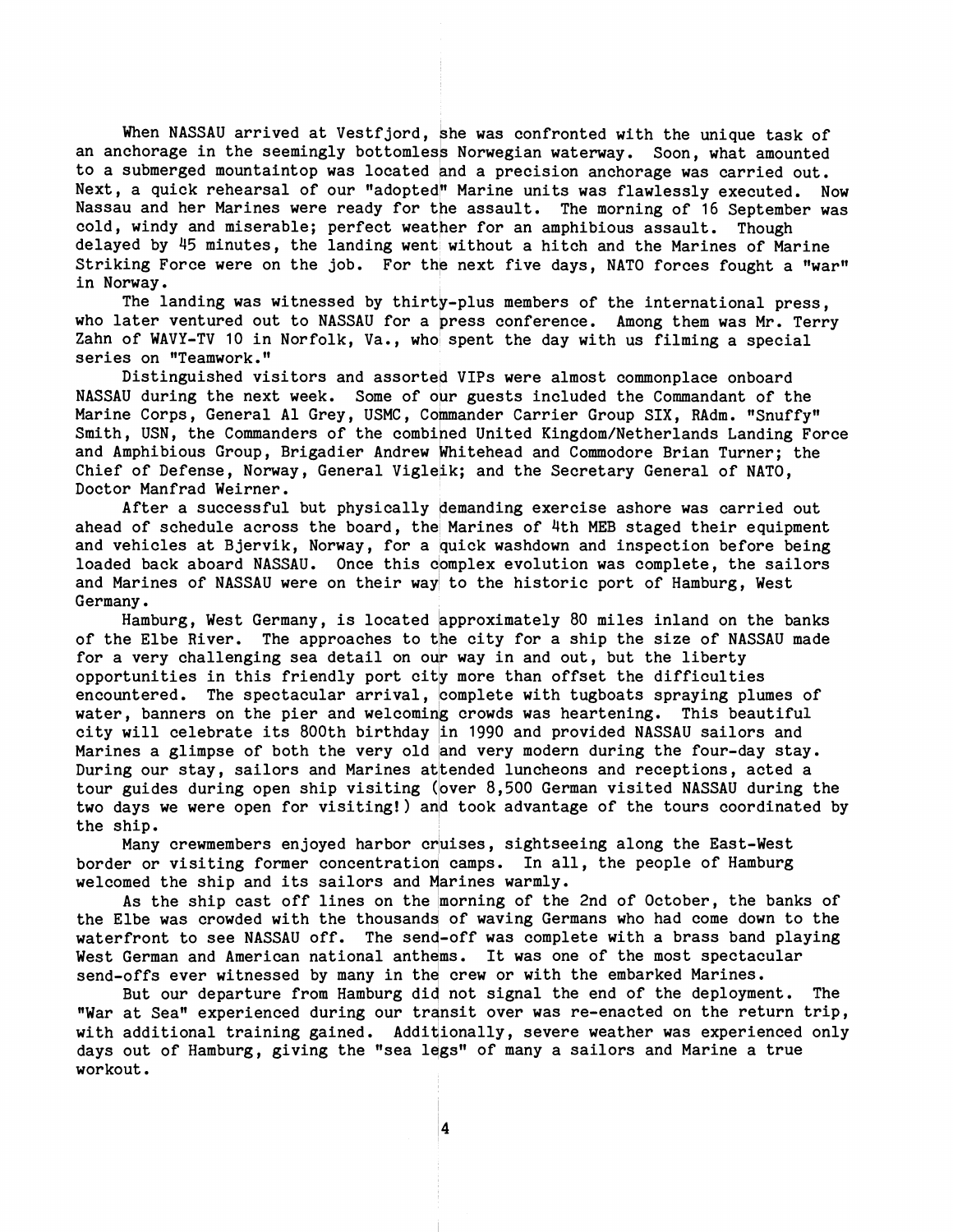Other evolutions during the transit included damage control training, flight operations and a shooting exercise by VMA's AV-8B Harriers. Throughout the trip with the strip and the strip with  $\lambda$ Marines of the 4th MEB were repacking and stowing equipment, preparing for an effective off-load just days away. And, in mid-ocean, the ship diverted south to the Azores to MEDEVAC a crewmember. With the exercise behind her, NASSAU dropped anchor in Morehead City on the morning of the 13th and began disembarking her Marine shipmates.

On October 15th, 1988, NASSAU steamed into sight at the Norfolk piers where<br>IBGRU TWO/4th MEB and remaining embarked personnel and crewmembers enjoyed<br>awaited reunions with families and friends. The balance of the month wa COMPHIBGRU TWO/4th MEB and remaining embarked personnel and crewmembers enjoyed long-awaited reunions with families and friends. The balance of the month was October. spent in homeport conducting ACDUTRA wilth NASSAU'S reserve detachment from 17-28

The month of November brought yet another milestone in NASSAU'S history as she was called upon to assist in the devastation which followed in the wake of Hurricane Gilbert in Jamaica. NASSAU was underway on the morning of 03 November full of supplies, Project Handclasp materials and goods donated by the crew of NASSAU for the people of Jamaica. A total of 92 pallets (88,000 lbs) of goods were slated for distribution to the people of the island nation.

While in transit to Jamaica, on 6 November, NASSAU happened upon a boatload of Haitian refugees. Immediately all 172 refugees aboard the tiny craft were taken aboard NASSAU and given medical examinations while the craft was inspected for habitability and seaworthiness. Deemed unfit, the craft was searched and destroyed. The refugees, menawhile, were fed and given medical treatment before MEDEVAC'd to a fixed medical facility. being transferred to the Coast Guard Cutter TAMPA later that day. One refugee was

NASSAU visited Kingston, Jamaica, from 7-11 November. In that time, all pallets of materials were turned over to relief officials, three area schools were re-roofed by ship's crewmembers/embarked Marines and Navy Seabees embarked to lend a professional hand to the repairs. While inport, the U.S. Marine Corps celebrated their birthday with a ball and NASSAU was visited by the Governor General of Jamaica. On November 18th, NASSAU returned to her homeport.

The month of December provided NASSAU'S crewmembers a richly-deserved rest from the hectic pace that marked 1988 as they enjoyed a holiday standdown/upkeep period and readied themselves for the challenges of 1989.

 $-USN-$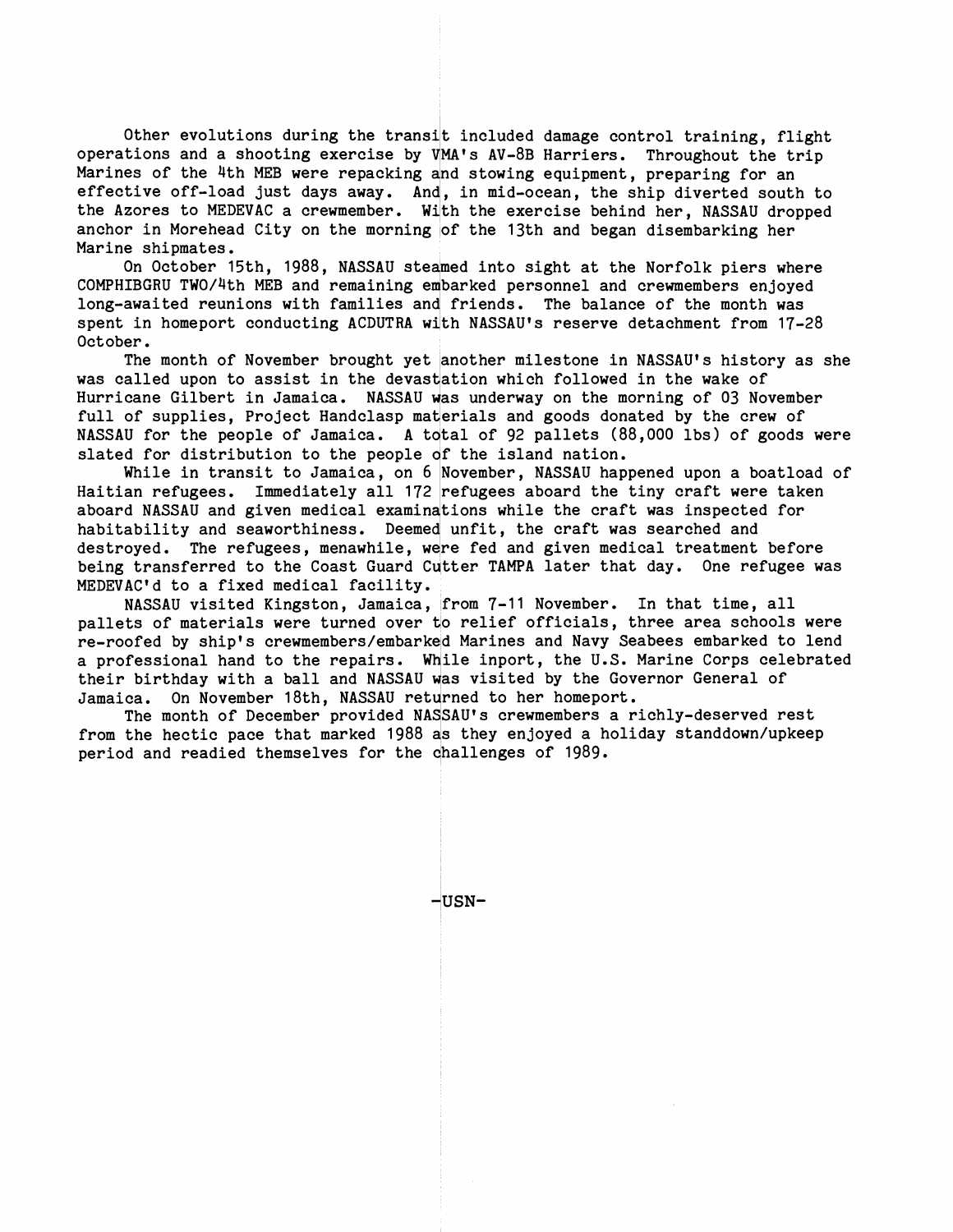| departments aboard USS NASSAU (LHA 4) during calendar year 1988.                                                                                                                                                               | The following is a statistical summary of activities of various                                         |
|--------------------------------------------------------------------------------------------------------------------------------------------------------------------------------------------------------------------------------|---------------------------------------------------------------------------------------------------------|
| Number of days at sea for CY 88                                                                                                                                                                                                | 129                                                                                                     |
| SUPPLY DEPARTMENT                                                                                                                                                                                                              |                                                                                                         |
| Total number of consumables and repair parts stocked 36,182<br>Total value<br>Total receipts<br>Value of receipts<br>Total issues<br>Gallons of JP5 received<br>Gallons of DFM 76 received<br>Total spent for parts & services | \$31,992,666<br>35,472<br>\$35,763,238.77<br>13,904<br>1,239,745 gal<br>6,975,724 gal<br>\$8,191,554.30 |
| Sales in Ship's Store                                                                                                                                                                                                          | \$810,000                                                                                               |
| Cans of soda sold                                                                                                                                                                                                              | 281,500 cans                                                                                            |
| Candy bars sold                                                                                                                                                                                                                | 183,609 bars                                                                                            |
| Number of haircuts given                                                                                                                                                                                                       | 19,750                                                                                                  |
| Pounds of laundry washed                                                                                                                                                                                                       | 600,000 lbs                                                                                             |
| Food consumed (dollar value)                                                                                                                                                                                                   | \$1,488,961                                                                                             |
| Bread flour used                                                                                                                                                                                                               | 62,790 lbs                                                                                              |
| Sugar                                                                                                                                                                                                                          | 74,770 lbs                                                                                              |
| Milk                                                                                                                                                                                                                           | 14,101 gal                                                                                              |
| Loaves of bread baked                                                                                                                                                                                                          | 119,098                                                                                                 |
| Eggs used                                                                                                                                                                                                                      | $9,733$ dz                                                                                              |
| Funds disbursed by Disbursing                                                                                                                                                                                                  | \$16,833,552.96                                                                                         |
| Funds collected by Disbursing                                                                                                                                                                                                  | \$1,289,619.89                                                                                          |
| Funds deposited by Disbursing                                                                                                                                                                                                  | \$8,309,745.36                                                                                          |
| Bad checks returned to Disbursing                                                                                                                                                                                              | \$37,807.39                                                                                             |
| Number of ADP jobs run                                                                                                                                                                                                         | 2,509                                                                                                   |
| Number of ADP production hours                                                                                                                                                                                                 | 5,219                                                                                                   |
| Cost of paper used                                                                                                                                                                                                             | \$28,541.17                                                                                             |
| LEGAL STATISTICS                                                                                                                                                                                                               |                                                                                                         |
| Powers of Attorney, including general and special                                                                                                                                                                              | 67                                                                                                      |
| Admin discharges processed                                                                                                                                                                                                     | 27                                                                                                      |
| POSTAL STATISTICS                                                                                                                                                                                                              |                                                                                                         |
| Postage sold                                                                                                                                                                                                                   | \$48,221.00                                                                                             |
| Money orders sold $-6,997$ -                                                                                                                                                                                                   | \$1,156,870.00                                                                                          |
| Money orders cashed - 477 -                                                                                                                                                                                                    | \$60,083.00                                                                                             |
| Amount of mail received, dispatched or transferred                                                                                                                                                                             | 81,587 lbs                                                                                              |
| PERSONNEL STATISTICS                                                                                                                                                                                                           |                                                                                                         |
| Total separations                                                                                                                                                                                                              | 93                                                                                                      |
| Number of RE-4's                                                                                                                                                                                                               | 22                                                                                                      |
| Personnel transferred on PCS orders                                                                                                                                                                                            | 143                                                                                                     |

**Enclosure (3)**